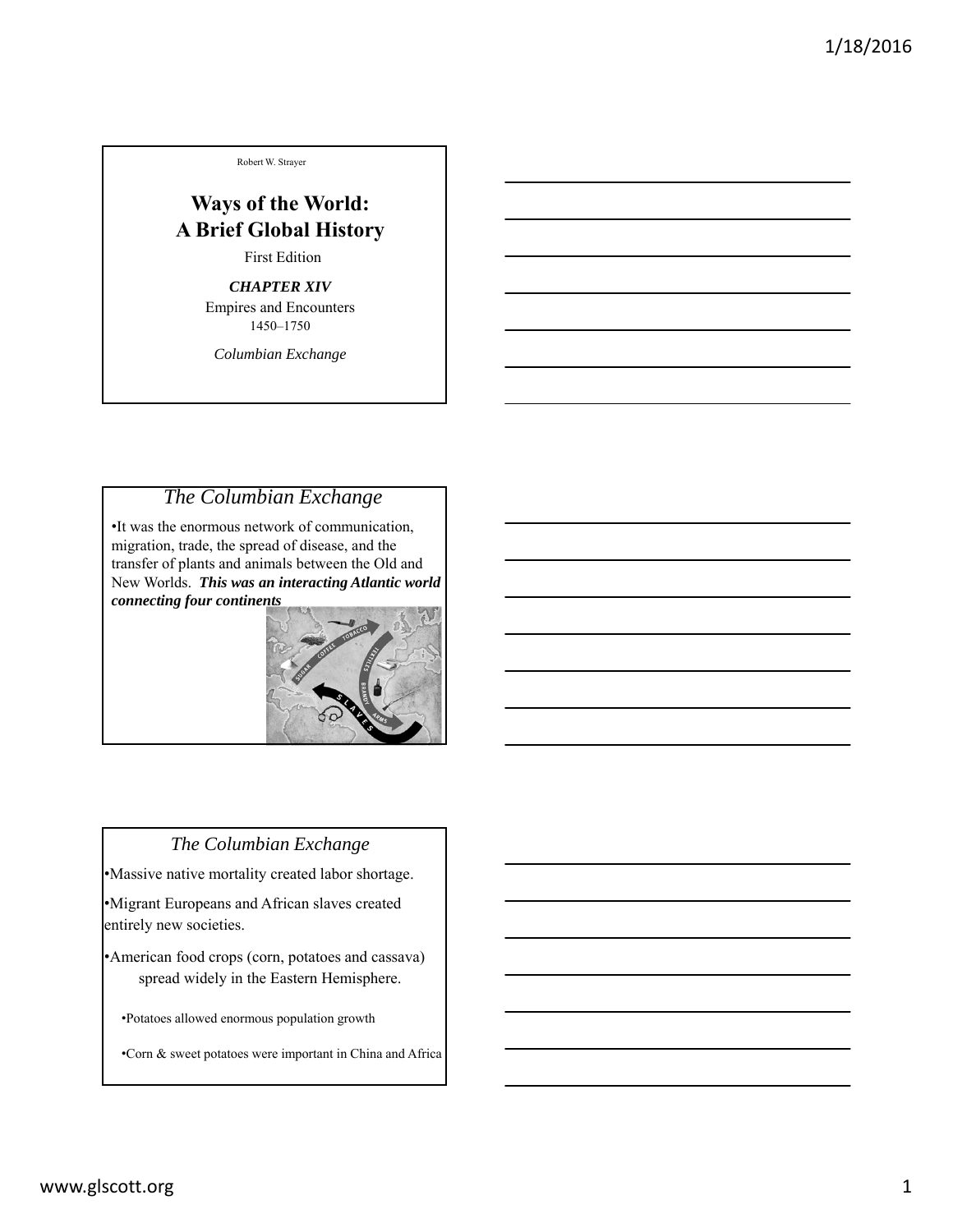

### *Comparing Colonial Societies in the Americas*

•Europeans did not just conquer and govern established societies they created wholly new societies.

•All were shaped by mercantilism

•Colonies should provide closed markets for the mother country's manufactured goods.

•But colonies differed widely, depending on native cultures and the sort of economy that was established •Three types of economies settler-dominated agriculture

slave-based plantations ranching or mining

## *Comparing Colonial Societies in the Americas*

*In the Lands of the Aztecs and the Incas*

•Spanish conquest

•The mostly wealthy, urbanized, and populous regions of the Western Hemisphere.

•Within a century, the Spaniards established major cities, universities, and religious and bureaucratic infrastructure.

•A distinctive social order grew up